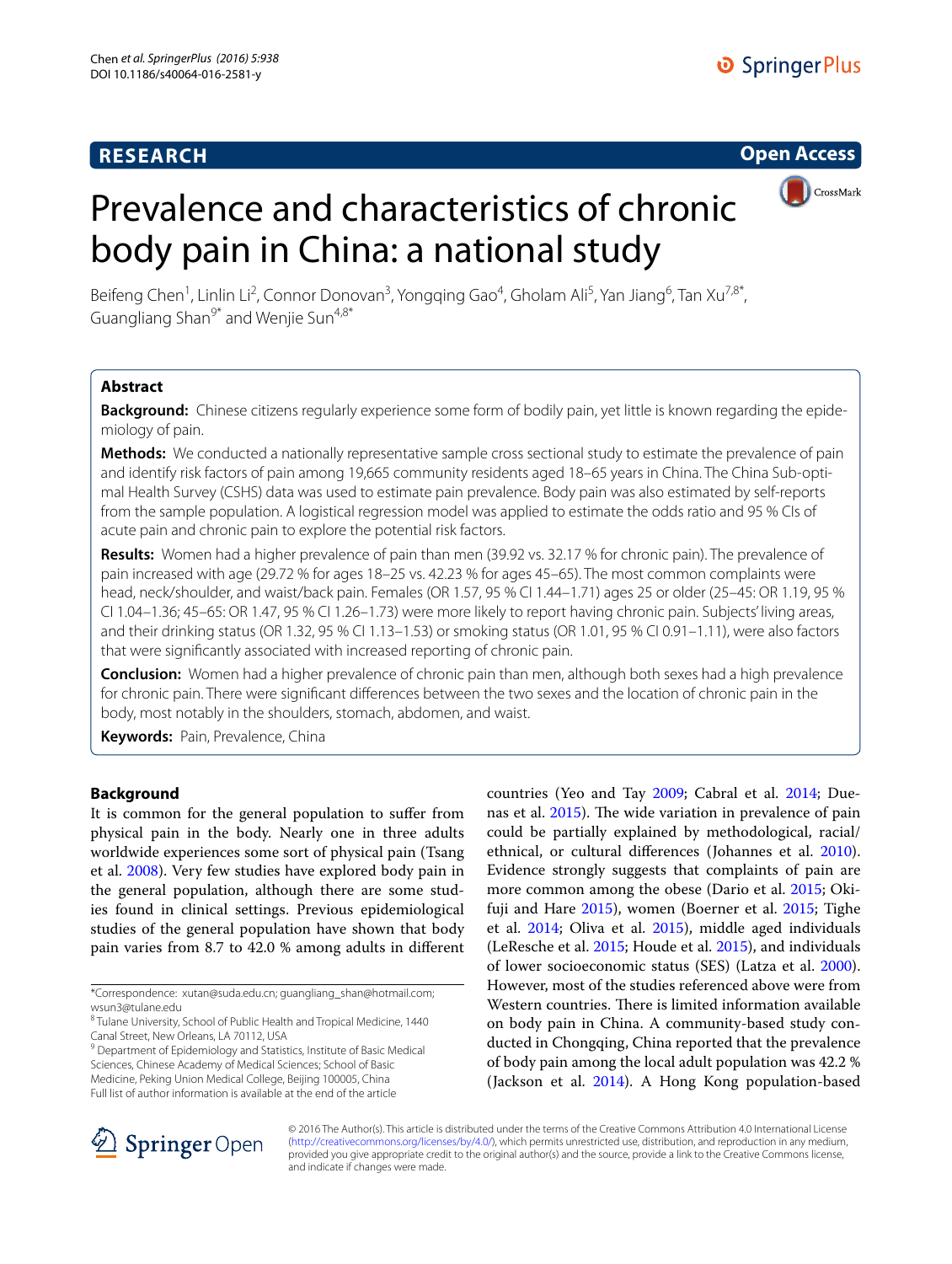study showed that 34.9 % of the surveyed population reported pain lasting more than 3 months (chronic pain) and an average of 1.5 pain sites in the body; 35.2 % experienced multiple pain sites, with the majority of respondents rating the legs and back as the sites with the most prevalent pain (Wong and Fielding [2011](#page-5-6)). While the results of the aforementioned studies are significant, it is difficult to draw conclusions from the results due to the lack of representativeness in the studies' sample populations. Hence, a national population-based study was needed to examine the prevalence of chronic body pain among the Chinese population, potentially providing significant indicators that might aid in preventing this chronic health condition in Chinese citizens.

The objectives of this study were to investigate: (1) the prevalence of body pain in the general Chinese adult population, and (2) the socio-demographic, clinical, and social risk factors of body pain.

## **Methods**

## **Study design and data collection**

The methodology of the study was reported elsewhere (Sun et al. [2015\)](#page-5-7). In brief, the Chinese Sub-optimal Health Study (CSHS) is a cross-sectional study, with China's population of 1.4 billion people being represented by participants from six Chinese provinces, selected through a multi-stage, random cluster sampling design. All 31 provinces or municipalities were divided into six administrative regions (Northeast, North, East, Central South, Southwest, and Northwest) based on their geographic locations. Six provinces (Jilin, Beijing, Jiangsu, Hubei, Sichuan, and Gansu) were randomly selected from within each administrative region to represent the entire region. Within each selected province, residents, including local college students, government staff, business and farm workers, and other non-affiliated local residents, were clustered and randomly selected for the study sample. Selected participants were asked to complete a self-administered questionnaire. The data on demographic and personal characteristics were collected, including: gender, age, marital status, education, smoking status, drinking status, and health information (medical history, illnesses, and diseases that occurred during the last 12 months). Information on occupation was based on Chinese labor law.

19,665 participants were selected for the study, of which 18,631 responded and completed the questionnaire (response rate: 94.7 %). We excluded individuals who (1) were younger than 18 or older than 65 years of age; and (2) had mental illnesses that might prevent them from providing accurate information in terms of body pain. After exclusion, 16,174 eligible participants were included in the final analysis.

## **Ethics statement**

This study was approved by the Institutional Review Board at Peking Union Medical College and followed the tenets of the Declaration of Helsinki. Written informed consent was obtained from all participants.

### **Outcome: chronic body pain**

In the present study, chronic body pain was defined as ongoing and having occurred for more than 3 months (Jackson et al. [2014\)](#page-4-7), which was consistent with the definition used in the literatures. Chronic pain was assessed by two questions:

- 1. Have you had chronic body pain? If yes, please specify the site of pain.
- 2. Did the body pain affect your life?

Respondents were asked to rate body pain using a Likert scale (1 = Not at all, 2 = Very few, 3 = Sometimes,  $4 =$  Very often, and  $5 =$  Almost all the time).

#### **Statistical analyses**

All data analyses were performed using Windows Statistical Software Package Version 10.0 (SAS Institute, Cary, NC, USA). Participant occupation was analyzed as a categorical variable. Body pain was re-categorized into two groups (*Yes/No*), which were investigated as binary outcome variables. Health status was assessed based on self-reported chronic conditions including: hypertension, diabetes, coronary heart disease, hyperlipidemia, hepatitis, and other diseases. Participants with any of the chronic diseases mentioned above were classified as being in an "unhealthy" condition.

Chi square tests were used to compare the demographic characteristics between participants who have acute body pain and those who have chronic body pain. Tukey's tests were used to compare the difference between sub-groups. Logistical regression models were applied to examine the potential risk factors (sex, age, occupation/education, area, marriage, smoking status, drinking status, and health status) of chronic body pain. All risk factors were categorized as in Table [1](#page-2-0) (A significance level of 0.05 is required to allow the variable to enter into the model). All the tests were two sided and the significance level was set at 0.05.

## **Results**

The study included a total of 16,174 Chinese adults, 50.3 % male and 49.7 % female, ages 18–65 with a mean age of 33.2 (SD = [1](#page-2-0)0.5). Table 1 shows the prevalence of chronic body pain by each characteristic. Women had a higher prevalence of chronic pain than men (39.9 vs. 32.2 %). The prevalence of pain increased with older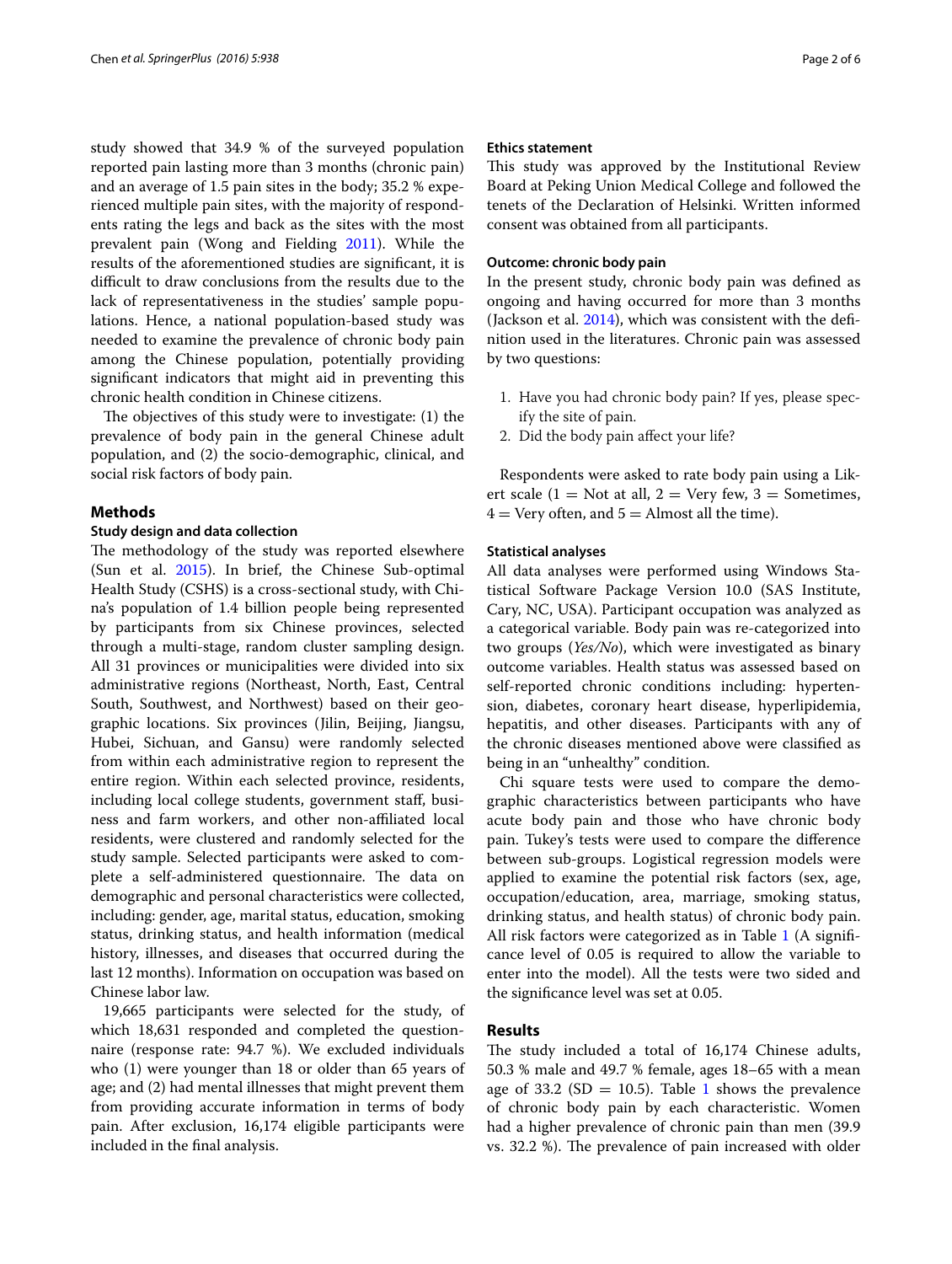<span id="page-2-0"></span>

|                      |  |  | Table 1 Prevalence of chronic pain and percentage of |  |
|----------------------|--|--|------------------------------------------------------|--|
| affected individuals |  |  |                                                      |  |

|                         | Prevalence | Affected |
|-------------------------|------------|----------|
| Sex                     |            |          |
| Men                     | 32.17      | 29.21    |
| Women                   | 39.92      | 34.72    |
| Age (years)             |            |          |
| $18 - 25$               | 29.72      | 33.15    |
| $25 - 545$              | 36.97      | 30.85    |
| $45 - 565$              | 43.23      | 33.63    |
| Occupation              |            |          |
| Civil                   | 37.88      | 30.42    |
| Profession              | 41.35      | 33.69    |
| Worker                  | 37.75      | 31.48    |
| Famer                   | 33.92      | 32.32    |
| Business man/service    | 31.15      | 27.65    |
| Students                | 30.84      | 35.79    |
| Others                  | 33.70      | 30.37    |
| Education               |            |          |
| Liberate/primary school | 35.80      | 31.27    |
| High school             | 34.69      | 30.61    |
| College                 | 36.74      | 32.87    |
| Area                    |            |          |
| Jilin                   | 56.15      | 37.21    |
| Gansu                   | 33.15      | 32.90    |
| Sichuan                 | 32.36      | 33.32    |
| Jiangsu                 | 21.32      | 22.86    |
| Hubei                   | 39.41      | 34.98    |
| Beijing                 | 40.37      | 31.42    |
| Marriage                |            |          |
| Single                  | 30.84      | 33.23    |
| Married                 | 38.38      | 31.09    |
| Devoice/separate/Widow  | 43.73      | 37.10    |
| Smoking                 |            |          |
| No                      | 36.52      | 32.79    |
| Yes                     | 34.44      | 29.27    |
| Drinking                |            |          |
| <b>No</b>               | 35.99      | 32.79    |
| Yes                     | 36.11      | 30.09    |
| Healthy                 |            |          |
| Yes                     | 32.24      | 29.55    |
| No                      | 48.78      | 40.05    |

age (29.72 % for ages 18–25 vs. 42.23 % for ages 45–65). Professional workers (41.4 %) had the highest prevalence of chronic pain compared to other occupations, while students had the lowest prevalence (30.8 %). Smokers, drinkers, and people in "unhealthy" conditions also had a higher prevalence of chronic pain compared to their counterparts.

Results of univariate analyses showed that only one of the seven socio-demographic variables (religion) did not meet the pre-selection criteria ( $P < 0.05$ ). Hence, all the other six socio-demographic variables were entered in the multivariate model (Table [2](#page-2-1)). Females (vs. males) (OR 1.57, 95 % CI 1.44–1.71), and individuals aged 25 or older (vs. ages 18–24) (25–45: OR 1.19, 95 % CI 1.04–1.36;

### <span id="page-2-1"></span>**Table 2 Factors associated with pain**

|                         | Chronic pain<br><b>Adjusted OR</b> |  |
|-------------------------|------------------------------------|--|
| Sex                     |                                    |  |
| Men                     | Ref                                |  |
| Women                   | $1.57(1.44 - 1.71)^{*}$            |  |
| Age (years)             |                                    |  |
| $18 - 25$               | Ref                                |  |
| $25 - 545$              | $1.19(1.04 - 1.36)^{*}$            |  |
| $45 - 565$              | 1.47 (1.26-1.73)*                  |  |
| Occupation              |                                    |  |
| Civil                   | $0.87$ (0.77-0.98)*                |  |
| Profession              | $1.13(1.00 - 1.28)$ *              |  |
| Worker                  | Ref                                |  |
| Famer                   | $0.98(0.85 - 1.14)$                |  |
| Business man/service    | $0.95(0.82 - 1.09)$                |  |
| Students                | 1.03 (0.88-1.20)                   |  |
| Others                  | $0.90(0.78 - 1.04)$                |  |
| Education               | Ref                                |  |
| Liberate/primary school | $1.01(0.91 - 1.12)$                |  |
| High school             | 1.08 (0.96-1.20)                   |  |
| College                 |                                    |  |
| Area                    |                                    |  |
| Jilin                   | Ref                                |  |
| Gansu                   | $0.44$ (0.39-0.49)*                |  |
| Sichuan                 | $0.36(0.32 - 0.41)^*$              |  |
| Jiangsu                 | $0.25(0.22 - 0.28)^*$              |  |
| Hubei                   | $0.57$ (0.51-0.64)*                |  |
| Beijing                 | $0.56$ (0.49-0.63)*                |  |
| Marriage                |                                    |  |
| Single                  | $0.94(0.83 - 1.06)$                |  |
| Married                 | Ref                                |  |
| Devoice/separate/widow  | $1.11(0.90 - 1.37)$                |  |
| Smoking                 |                                    |  |
| No                      | Ref                                |  |
| Yes                     | $1.01(0.91 - 1.11)$                |  |
| Drinking                |                                    |  |
| No                      | Ref                                |  |
| Yes                     | $1.10(1.00 - 1.20)$ *              |  |
| Healthy                 |                                    |  |
| Yes                     | Ref                                |  |
| No                      | $1.94(1.78 - 2.11)^*$              |  |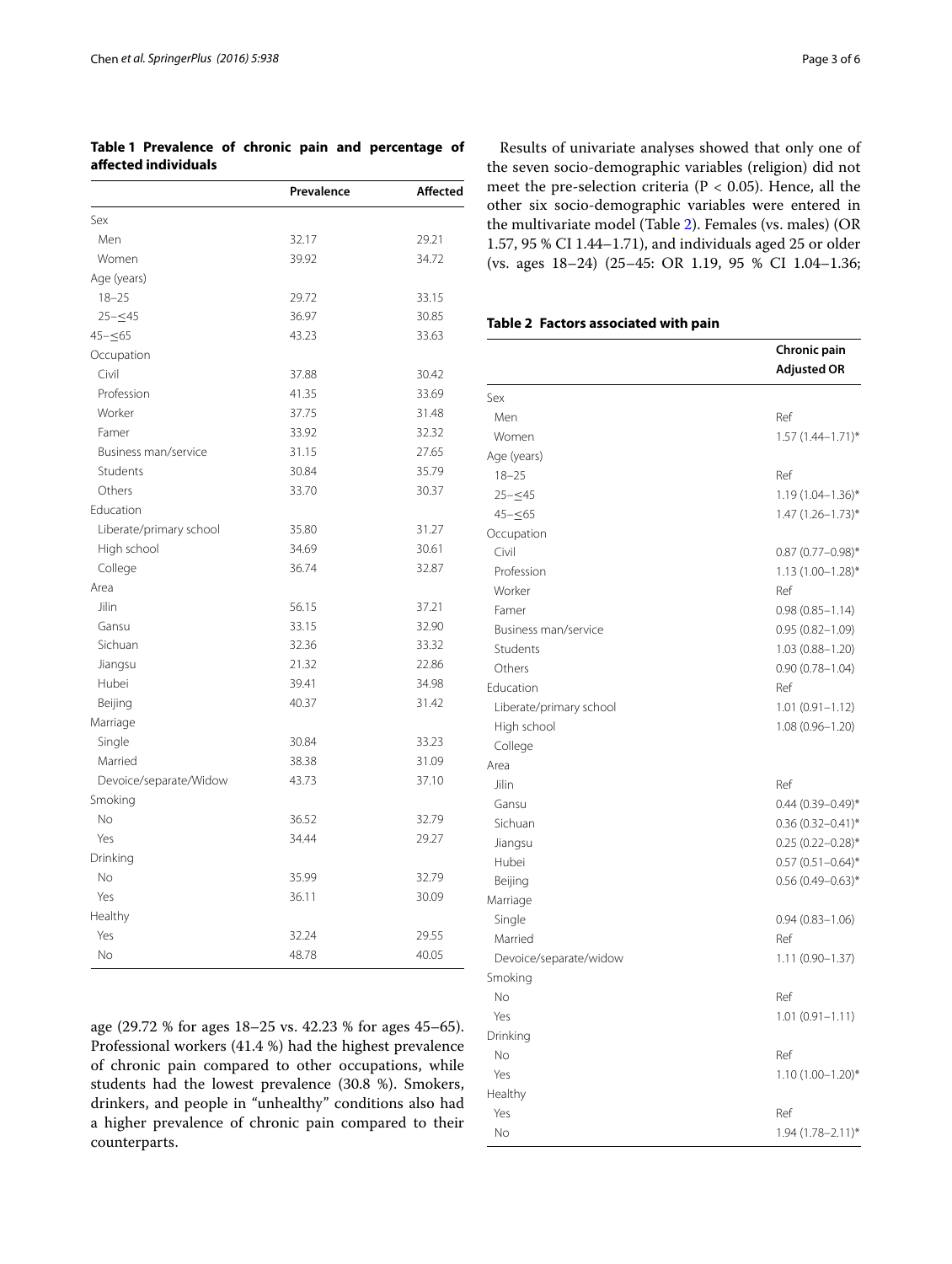45–65: OR 1.47, 95 % CI 1.26–1.73) were more likely to report having chronic pain.

Respondents with chronic diseases were more likely to report acute pain compared to those without chronic diseases (OR 1.94, 95 % CI 1.78–2.11). Drinking alcohol (OR 1.32, 95 % CI 1.13–1.53) and smoking cigarettes (OR 1.01, 95 % CI 0.91–1.11) were factors significantly associated with increased odds of chronic body pain.

The sites of the body pain are shown in Table [3.](#page-3-0) For men, the main sites for body pain were in the head (29.7 %), neck and shoulders (24.5 %), followed by waist and back (22.5 %), and then the stomach (17.2 %). For women, the main sites for body pain were in the head (36.7 %), neck and shoulders (32.4 %), followed by waist and back (26.4 %), and then the stomach (20.7 %).

## **Discussion**

Our results suggest that 35.9 % of the Chinese population suffers from chronic body pain and the pain is mostly prevalent around the head, neck/shoulders, and waist/back. Individuals who are female or older, who have a low SES, or who have chronic diseases are independently associated with a higher prevalence of body pain; the overall prevalence of chronic body pain in our study is very close to previous findings on chronic body pain found in Chinese adults in certain areas, such as in Hong Kong (from 34.9 to 45.9 %) (Wong and Fielding [2011](#page-5-6); Chung and Wong [2007\)](#page-4-8), Taiwan (42.0 %) (Yu et al. [2006](#page-5-8)), and Chongqing (25.8 %) (Jackson et al. [2014](#page-4-7)). Of note, a Singapore study reported that the prevalence of pain among.

Chinese in Singapore was 8.7 % (Yeo and Tay [2009](#page-5-1)), which was much lower than the prevalence in other areas. However, this study excluded people who were living in nursing homes and who were cognitively impaired, which could potentially under-estimate the prevalence of chronic body pain. Breivik et al. ([2006](#page-4-9)) conducted

<span id="page-3-0"></span>**Table 3 The percentage of pain in various body locations in the two sexes**

|           | Male  | Female | Total | P value  |  |
|-----------|-------|--------|-------|----------|--|
| Pain site |       |        |       |          |  |
| Head      | 29.65 | 36.71  | 33.13 | < 0.0001 |  |
| Shoulder  | 24.49 | 32.41  | 28.39 | < 0.0001 |  |
| Stomach   | 17.23 | 20.72  | 18.95 | < 0.0001 |  |
| Abdominal | 9.06  | 16.86  | 12.90 | < 0.0001 |  |
| Waist     | 22.52 | 26.38  | 24.42 | < 0.0001 |  |
| Joint     | 14.66 | 14.58  | 14.62 | 0.12     |  |
| I imbs    | 12.69 | 12.23  | 12.46 | 0.08     |  |
| Chest     | 6.88  | 6.19   | 6.54  | 0.02     |  |
| Others    | 0.39  | 0.43   | 0.41  | 0.64     |  |
|           |       |        |       |          |  |

\* P for the difference between sexes

a large-scale computer-assisted telephone survey to explore the prevalence, severity, treatment and impact of chronic pain in 15 European countries and Israel. They found that 19 % of 46,394 respondents had suffered pain for 6 months. Compared to the countries in Breivik et al.'s study, the prevalence of chronic pain in China is high. However, Breivik et al. reported that 61 % of respondents were less able or unable to work outside the home, which is higher than the result found in this study. The different results from these studies could be attributed to differences in sample populations, sampling methods, measurements, and culture factors.

Our results also indicated that the main sites for body pain were in the head, neck/shoulders, and waist/back. Jackson et al. ([2014](#page-4-7)) found that the most common complaints among Chinese people in Chongqing came from back pains (17.6 %), headaches (14.2 %), joint pains (10.5 %), and abdominal pains (10.4 %). Additionally, in our sample, 8.4 % of people reported that acute pain affected their lives, and 31.9 % of people reported that chronic pain affected their lives. The combined prevalence of body pain is consistent with previously reported findings. For example, a Spanish study found that 47.2 % of Spanish people indicated that body pain was affecting their family life (Duenas et al. [2015](#page-4-1)). However, this data was not comparable to our results due to inconsistent sampling methodology and different study population.

Our study also described potential risk factors that might lead to a greater prevalence of pain, e.g. being female, aging, and being deemed "unhealthy," which were also reported by previous studies (Yeo and Tay [2009](#page-5-1); Cabral et al. [2014](#page-4-0)). In our sample, compared to workers, the prevalence of body pain among civil servants was significantly lower. A few previous studies reported similar findings indicating that complaints of body pain could differ by occupation (Yue et al. [2012;](#page-5-9) Liu et al. [2012\)](#page-5-10). Our results also suggested that low SES was associated with higher rates of chronic pain, which was consistent with previous studies (Bonathan et al. [2013](#page-4-10)). Of note, a person's occupation (one important component of socioeconomic status) is associated with lower back pain. For instance, Jin et al. ([2004\)](#page-4-11) conducted a cross-sectional study in China and found that garment workers had a higher annual prevalence of lower back pain (74 %) than teachers (40 %) (PR 1.9, 95 % CI 1.4–2.4); this could be explained by the garment workers' long duration of sed-entary positions. Miljković et al. ([2014](#page-5-11)) investigated the association of experimentally induced pain threshold and tolerance with socioeconomic status, and their results suggested that poor people have a higher prevalence of pain. A significant association was found between the experimentally induced pain threshold and tolerance and marital socioeconomic status. This finding indicated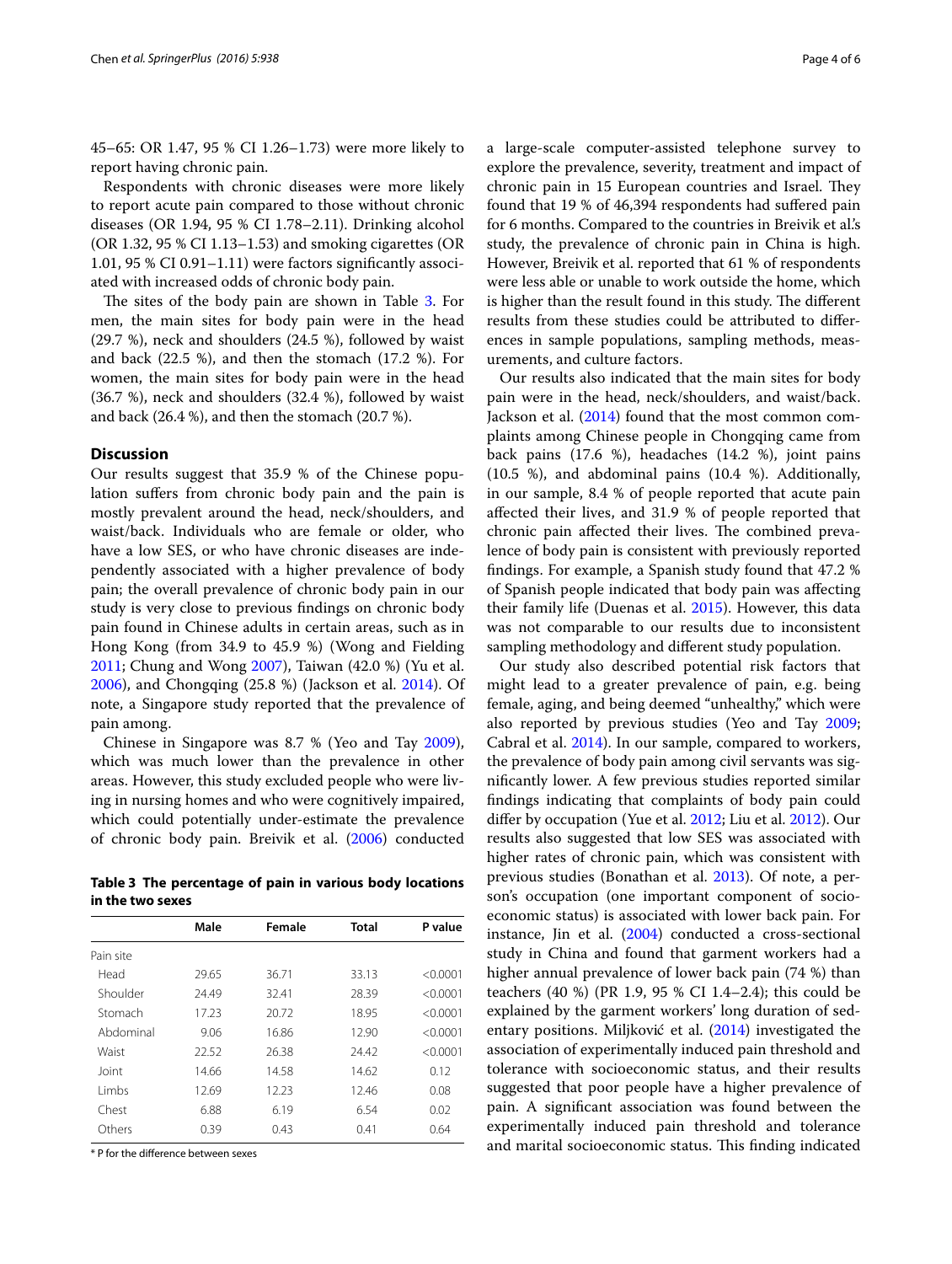that poor people indeed do hurt more. Our study could have major public health implications (Riskowski [2014](#page-5-12)). Due to the aging of the Chinese population, body pain will increase significantly in the coming future. Chen et al. ([2015\)](#page-4-12) conducted a study on physical therapy and lower back pain among patients in Guangdong, China. They found that the willingness-to-pay for acupuncture and low-frequency infrared treatment was about \$618.6 and \$592.4 USD per course, respectively. It demonstrated patients' demand for pain management. Lacking effective pain management, the recurrence of the body pain is high (Chu et al. [2015](#page-4-13)). Further studies on pain management are warranted.

The strengths of this study include the large sample size and the adjustments for other important confounders (age, sex, occupations, etc.). Theoretically, chronic body pain should be measured by intensity. However, in the practice, there are no standardized objective criteria to measure the intensity of chronic pain due to the inconsistency of individuals' sensitivity to pain; this was addressed in this study. In addition, this study also measured the frequency of chronic pain in individuals, an aspect of body pain that needed further evaluation.

This study does have several limitations. Pain data was self-reported which can be imprecise and subject to reporting bias. Furthermore, there are no validated tools for assessing self-reported pain. Future studies with pain scales are warranted. In addition, data on depression (Chen et al. [2012](#page-4-14)) and pain killers, which could be potential confounders, was not available. Lastly, adverse life events and psychological distress could have had mediating effects on the association between individuals' socioeconomic status and their reported body pain (Macfarlane et al. [2009\)](#page-5-13).

# **Conclusion**

The prevalence of body pain among Chinese adults was high. Being female, aging, having a low SES, and possessing chronic diseases were independent factors associated with higher prevalence of pain. Women had a higher prevalence of chronic pain than men, although both sexes had a high prevalence for chronic pain. There were significant differences between the two sexes and the location of chronic pain in the body, most notably in the shoulders, stomach, abdomen, and waist.

#### **Authors' contributions**

Conceived and designed the experiments: TX, WS, GS. Performed the experiments: TX, GS. Analyzed the data: WS. Contributed reagents/materials/analysis tools: TX. Wrote the paper: BC, WS, YJ, YG, LL. Revised the paper: CD, AG. All authors read and approved the final manuscript

#### **Author details**

- 
- <sup>1</sup> School of Public Health, Wannan Medical College, Wuhu 241002, China.<br><sup>2</sup> University of California Davis Health System, Sacramento, CA 95817, USA.<br><sup>3</sup> College of Business, University of Arkansas at Little Rock, Little R
- 

<sup>4</sup> School of Food Science, Guangdong Pharmaceutical University, Zhongshan 528458, China.<sup>5</sup> School of Medicine, Tulane University, New Orleans, LA 70112, USA. <sup>6</sup> Infocast Company, Kowloon, Hong Kong. <sup>7</sup> Department of Epidemiology, School of Public Health and Jiangsu Key Laboratory of Preventive and Translational Medicine for Geriatric Diseases, Medical College of Soochow University, Suzhou, Jiangsu Province 215123, China. 8 Tulane University, School of Public Health and Tropical Medicine, 1440 Canal Street, New Orleans, LA 70112, USA.<sup>9</sup> Department of Epidemiology and Statistics, Institute of Basic Medical Sciences, Chinese Academy of Medical Sciences; School of Basic Medicine, Peking Union Medical College, Beijing 100005, China.

#### **Acknowledgements**

We wish to thank all the participants for their co-operation in the data collection.

#### **Competing interests**

The authors declare that they have no competing interests.

Received: 18 February 2016 Accepted: 15 June 2016 Published online: 30 June 2016

#### **References**

- <span id="page-4-4"></span>Boerner KE, Schinkel M, Chambers CT (2015) It is not as simple as boys versus girls: the role of sex differences in pain across the lifespan. Pain Manag 5(1):1–4
- <span id="page-4-10"></span>Bonathan C, Hearn L, Williams AC (2013) Socioeconomic status and the course and consequences of chronic pain. Pain Manag 3(3):159–162
- <span id="page-4-9"></span>Breivik H, Collett B, Ventafridda V, Cohen R, Gallacher D (2006) Survey of chronic pain in Europe: prevalence, impact on daily life, and treatment. Eur J Pain (London, England) 10(4):287–333
- <span id="page-4-0"></span>Cabral DM, Bracher ES, Depintor JD, Eluf-Neto J (2014) Chronic pain prevalence and associated factors in a segment of the population of Sao Paulo City. J Pain 15(11):1081–1091
- <span id="page-4-14"></span>Chen X, Cheng HG, Huang Y, Liu Z, Luo X (2012) Depression symptoms and chronic pain in the community population in Beijing, China. Psychiatry Res 200(2–3):313–317
- <span id="page-4-12"></span>Chen LC, Cheng LJ, Zhang Y, He X, Knaggs RD (2015) Acupuncture or low frequency infrared treatment for low back pain in Chinese patients: a discrete choice experiment. PLoS ONE 10(5):e0126912
- <span id="page-4-13"></span>Chu MC, Law RK, Cheung LC et al (2015) Pain management programme for Chinese patients: a 10-year outcome review. Hong Kong Med J 21(4):304–309
- <span id="page-4-8"></span>Chung JW, Wong TK (2007) Prevalence of pain in a community population. Pain Med (Malden, Mass.) 8(3):235–242
- <span id="page-4-3"></span>Dario AB, Ferreira ML, Refshauge K et al (2015) Are obesity and body fat distribution associated with low back pain in women? A populationbased study of 1128 Spanish twins. Eur Spine J, the European Spinal Deformity Society, and the European Section of the Cervical Spine Research Society
- <span id="page-4-1"></span>Duenas M, Salazar A, Ojeda B et al (2015) A nationwide study of chronic pain prevalence in the general spanish population: identifying clinical subgroups through cluster analysis. Pain Med (Malden, Mass.) 16(4):811–822
- <span id="page-4-5"></span>Houde F, Cabana F, Leonard G (2016) Does age affect the relationship between pain and disability? A descriptive study in individuals suffering from chronic low back pain. J Geriatr Phys Ther 39(3):140–145. doi[:10.1519/](http://dx.doi.org/10.1519/JPT.0000000000000055) [JPT.0000000000000055](http://dx.doi.org/10.1519/JPT.0000000000000055)
- <span id="page-4-7"></span>Jackson T, Chen H, Iezzi T, Yee M, Chen F (2014) Prevalence and correlates of chronic pain in a random population study of adults in Chongqing, China. Clin J Pain 30(4):346–352
- <span id="page-4-11"></span>Jin K, Sorock GS, Courtney TK (2004) Prevalence of low back pain in three occupational groups in Shanghai, People's Republic of China. J Saf Res 35(1):23–28
- <span id="page-4-2"></span>Johannes CB, Le TK, Zhou X, Johnston JA, Dworkin RH (2010) The prevalence of chronic pain in United States adults: results of an Internet-based survey. J Pain 11(11):1230–1239
- <span id="page-4-6"></span>Latza U, Kohlmann T, Deck R, Raspe H (2000) Influence of occupational factors on the relation between socioeconomic status and self-reported back